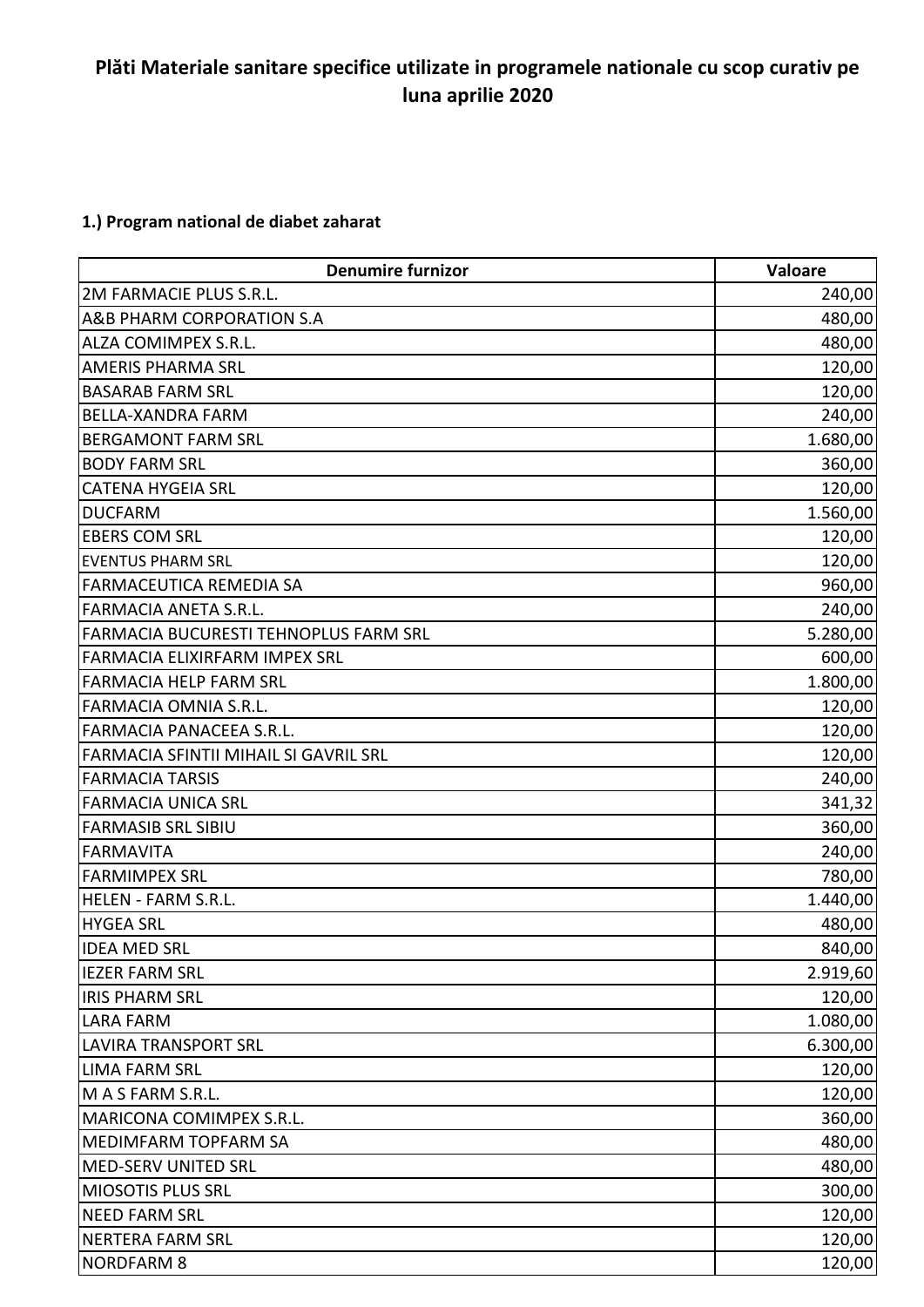| PHARMA 1 HEALTH CONCEPT SRL           | 120,00    |
|---------------------------------------|-----------|
| PHARMA PRO EXPRES                     | 1.800,00  |
| PHARMACIA A.D.M. 2000 S.R.L.          | 120,00    |
| PHARMACY SRL CONSTANTA                | 120,00    |
| PROCLINIC S.R.L.                      | 120,00    |
| <b>RODIA SRL</b>                      | 120,00    |
| ROM-GAL-LEADER S.R.L.                 | 240,00    |
| <b>ROPHARMA</b>                       | 1.680,00  |
| RUSAV FARMACIE S.R.L.                 | 720,00    |
| S.C METAFARM S.R.L.                   | 1.440,00  |
| S.C. ALICAT GRUP S.R.L.               | 840,00    |
| S.C. ALMA MATER FARMACIE S.R.L.       | 360,00    |
| S.C. AQUA PHARM CONSULTING S.R.L.     | 120,00    |
| S.C. ARNICA S.R.L.                    | 240,00    |
| S.C. BIOSPECTRUM S.R.L.               | 120,00    |
| S.C. CATENA NINA S.R.L.               | 960,00    |
| S.C. CHIRMIS FARMIMPEX S.R.L.         | 240,00    |
| S.C. COMAY SRL                        | 120,00    |
| S.C. CRISEN FARM S.R.L.               | 360,00    |
| S.C. CYNARA FARM-IMPEX SRL            | 240,00    |
| S.C. DEMETRA PHARM S.R.L.             | 360,00    |
| S.C. DEXTER INVEST S.R.L.             | 480,00    |
| S.C. ELISAN FARM S.R.L.               | 240,00    |
| S.C. FARMA RODITRIX S.R.L.            | 120,00    |
| S.C. FARMACEUTICA ARGESFARM S.A.      | 5.820,00  |
| S.C. FARMACIA ACSADEMIA S.R.L.        | 900,00    |
| S.C. FARMACIA ELENA S.R.L.            | 480,00    |
| S.C. FARMACIA ESCULAP SRL             | 120,00    |
| S.C. FARMACIA PISCULUI S.R.L          | 480,00    |
| S.C. FARMACIA SFINTA ECATERINA S.R.L. | 8.508,00  |
| S.C. FARMACIA SIC VOLO SRL            | 120,00    |
| S.C. FARMACIA TEI S.R.L.              | 3.600,00  |
| S.C. FARMACIA VIVIANA S.R.L.          | 600,00    |
| S.C. GEDEON RICHTER FARMACIA S.A      | 9.072,00  |
| S.C. HYPERICI S.R.L.                  | 120,00    |
| S.C. JOJOFARM S.R.L.                  | 1.080,00  |
| S.C. MINERVA FARMACIE S.R.L.          | 240,00    |
| <b>S.C. MINI-FARM SRL</b>             | 2.640,00  |
| S.C. RADIX PHARMA S.R.L.              | 600,00    |
| S.C. S.I.E.P.C.O.F.A.R. S.A.          | 14.160,00 |
| S.C. SARAMED S.R.L.                   | 480,00    |
| S.C. TRI FARM S.R.L.                  | 240,00    |
| S.C. UNIVERSAL FARMA S.R.L.           | 120,00    |
| S.C. VITAFARM PLUS S.R.L.             | 1.380,00  |
| S.C. VITAL FARM S.R.L.                | 2.679,60  |
| S.C.CLUB CAFE GALA S.R.L.             | 15.318,00 |
| S.C.CONSFARM S.R.L.                   | 360,00    |
| S.C.FARM IMPLANT IMPORT-EXPORT S.R.L. | 240,00    |
| S.C.FARMACIA HEPITES S.R.L.           | 120,00    |
| S.C.FARMACIA TREI F S.R.L.            | 240,00    |
| S.C.MEDSANTIF PLUS S.R.L.             | 240,00    |